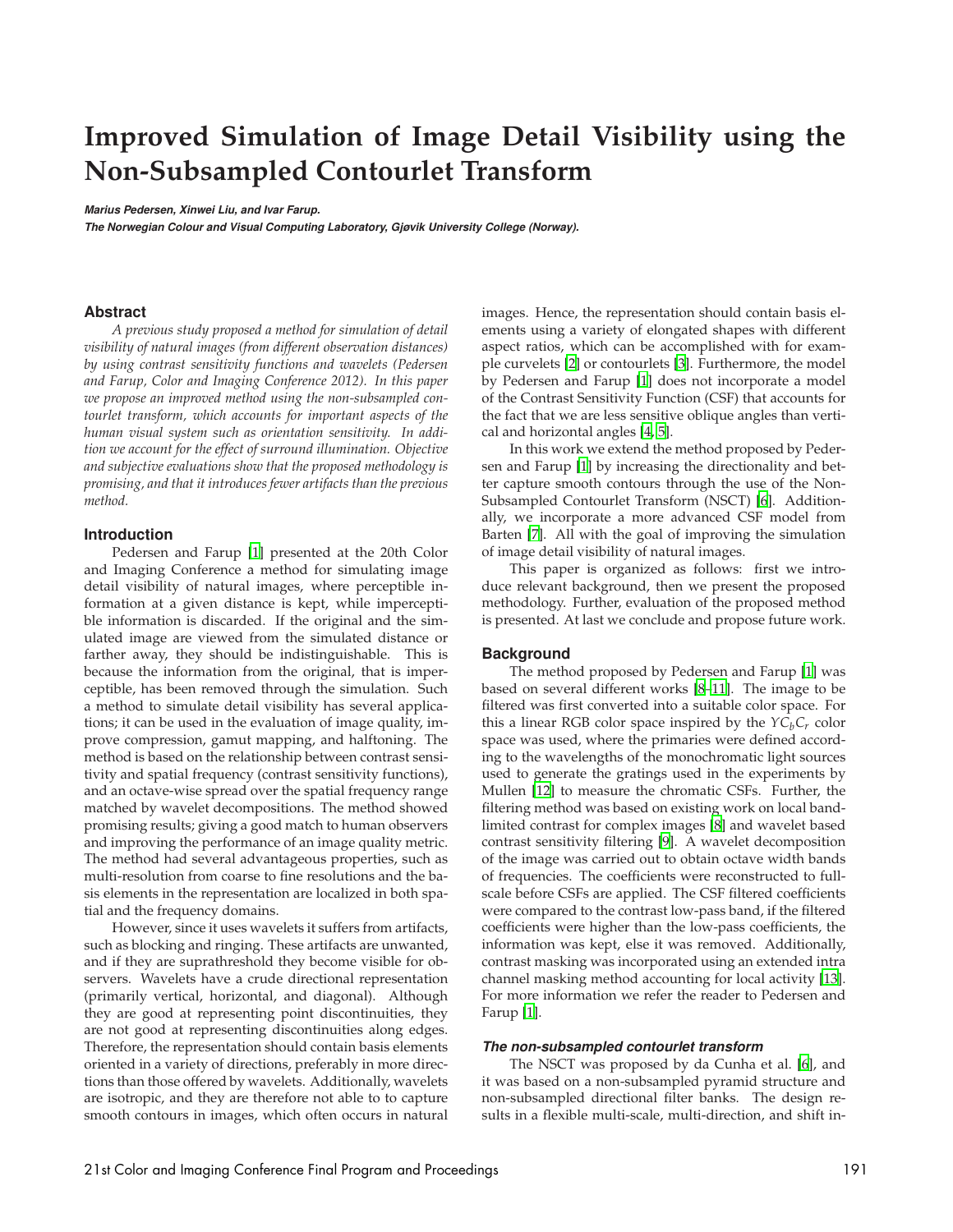variant image decomposition. The NSCT can be divided into two shift-invariant parts: a non-subsampled pyramid structure to achieve multi-scale properties and a nonsubsampled filter bank with directional filters. The first part gave a sub-band decomposition similar to that of the Lapacian pyramid, which was done through the usage of twochannel non-subsampled 2-D filter banks. For the latter, a directional filter was constructed by combining criticallysampled two-channel fan filter banks and re-sampling operations. This results in a tree-structured filter bank that splits the 2-D frequency plane into directional wedges. These two elements were combined as seen in Figure 1.

The NSCT has shown to be effective for image quality assessment [14], image fusion [15], face recognition [16], denoising [6, 17, 18], and enhancement [6, 19]. It is therefore likely, together with its advantageous properties, that it will be effective also for the simulation of image detail visibility.



Figure 1. Non-Subsampled Contourlet Transform (NSCT). On the left the nonsubsampled filter bank structure and on the right the idealized frequency partitioning obtained by the non-subsampled filter bank. Figure reproduced from Lu et al. [14].

#### **Proposed methodology**

The input image is transformed into the *Ybr* color space as proposed by Pedersen and Farup [1]. Then each channel is decomposed using the NSCT. Unless stated otherwise we decompose the image using three levels with 4, 8, and 16 orientations, where the pyramidal filter generated from a 1-D filter using a maximally flat mapping function with 4 vanishing moments, and the directional filter is a 2-D diamond maxflat filter of order 7. These are the default filters proposed by da Cunha et al. [6]. This gives us a low-pass filtered version (*LL*) and high-pass filtered versions *hψ* in several orientations *ψ*. The high-pass filtered coefficients are filtered with CSFs. For the achromatic channel (*Y*) a luminance CSF is applied, and for the two chromatic channels (*b* and *r*) chromatic CSFs are applied. Due to the division into orientations using the non-subsampled contourlet, the CSF needs to be adapted to the orientation. We apply the CSF model from Barten [7] that incorporate orientation dependence of the CSF and the effect of surround illumination. The general formula for the luminance CSF is

$$
CSF_{L}(u) = \frac{C \exp \left(-0.0016u^{2} \left(1+100/L\right)^{0.08}\right)}{\sqrt{\left(1+\frac{144}{X_{0}^{2}}+0.64u^{2}\right) \left(\frac{63}{L^{0.83}}+\frac{1}{1-\exp -0.02u^{2}}\right)}},
$$
(1)

where *C* is a constant adapted to CSF measurements. Barten [7] reports values from 3700 to 5800 for *C* depending on the measurements. Unless stated otherwise a value of 3700 has been used. *u* is the spatial frequency in cycles per degree, *L* is the luminance in  $cd/m^2$ , and  $X_0^2$  is the angular object area in square degrees. In order to account for the fact that contrast sensitivity decreases for oblique gratings, a continuous function of the orientation angle is added to the CSF formula in Equation 1, following the recommendation by Barten [7]:

$$
CSE_L (u) = \frac{C \exp \left(-0.0016u^2 (1 + 100/L)^{0.08}\right)}{\sqrt{\left(1 + \frac{144}{X_0^2} + 0.64 \left(1 + 3\sin^2(2\varphi) u^2\right) \left(\frac{63}{L^{0.83}} + \frac{1}{1 - \exp^{-0.02u^2}}\right)\right)}}
$$
(2)

where  $\varphi$  is the orientation angle in degrees.

Further, the visibility of an object, and thus the contrast sensitivity, can be reduced if the object is surround by a dark surround, and also in the opposite situation. This can be included in the CSF formula with a simple multiplicative correction factor, *f* , as proposed by Barten [7]:

$$
f = \exp\left(-\frac{\ln^2\left(\frac{L_s}{L}\left(1 + \frac{144}{X_0^2}\right)^{0.25}\right) - \ln^2\left(\left(1 + \frac{144}{X_0^2}\right)^{0.25}\right)}{2\ln^2(32)}\right), \tag{3}
$$

where *L* is the luminance of the object, *Ls* is the surround luminance, and  $X_0^2$  is the object area in square degrees of visual angle.

For the chromatic content, two CSFs are required, one for the red-green channel and one for the blue-yellow channel. For these channels we apply the CSFs from Johnson and Fairchild [20]:

$$
CSF_C = \alpha_1 \exp(-\beta_1 u^{\gamma_1}) + \alpha_2 \exp(-\beta_2 u^{\gamma_2}),
$$
 (4)

where the parameters for the red-green and blue-yellow channels are given by Table 1, and *u* is defined as cycles per degree.

**Table 1: Parameters for the chrominance CSFs.**

| Parameter  | red-green channel | blue-yellow channel |
|------------|-------------------|---------------------|
| $\alpha_1$ | 109.14130         | 7.032845            |
| D1         | $-0.00038$        | $-0.000004$         |
| $\gamma_1$ | 3.42436           | 4.258205            |
| $\alpha$   | 93.59711          | 40.690950           |
| $\beta_2$  | $-0.00367$        | $-0.103909$         |
| Y2         | 2.16771           | 1.648658            |

The luminance CSF (*CSFL*) is applied to the luminance channel (*Y*), and the chrominance CSFs (*CSFC*) are applied to the chrominance channels (*b* and *r*) for each band and orientation. It should be noted that the CSF functions are not normalized and applied directly at the given scale.

Now, let  $l_i'$ *j* (*x*, *y*) denote the contrast filtered *LL* band and *hψ<sup>j</sup>* (*x*, *y*) denote the high pass bands bands (depending on the orientation *ψ*) at level *j*. At the lowest level, the *LL* band is not filtered, thus  $l'_i$  $N_N(x,y) = l_N(x,y)$ , where *N* denotes the lowest level. Further, let *aψ<sup>j</sup>* (*x*, *y*) denote the CSF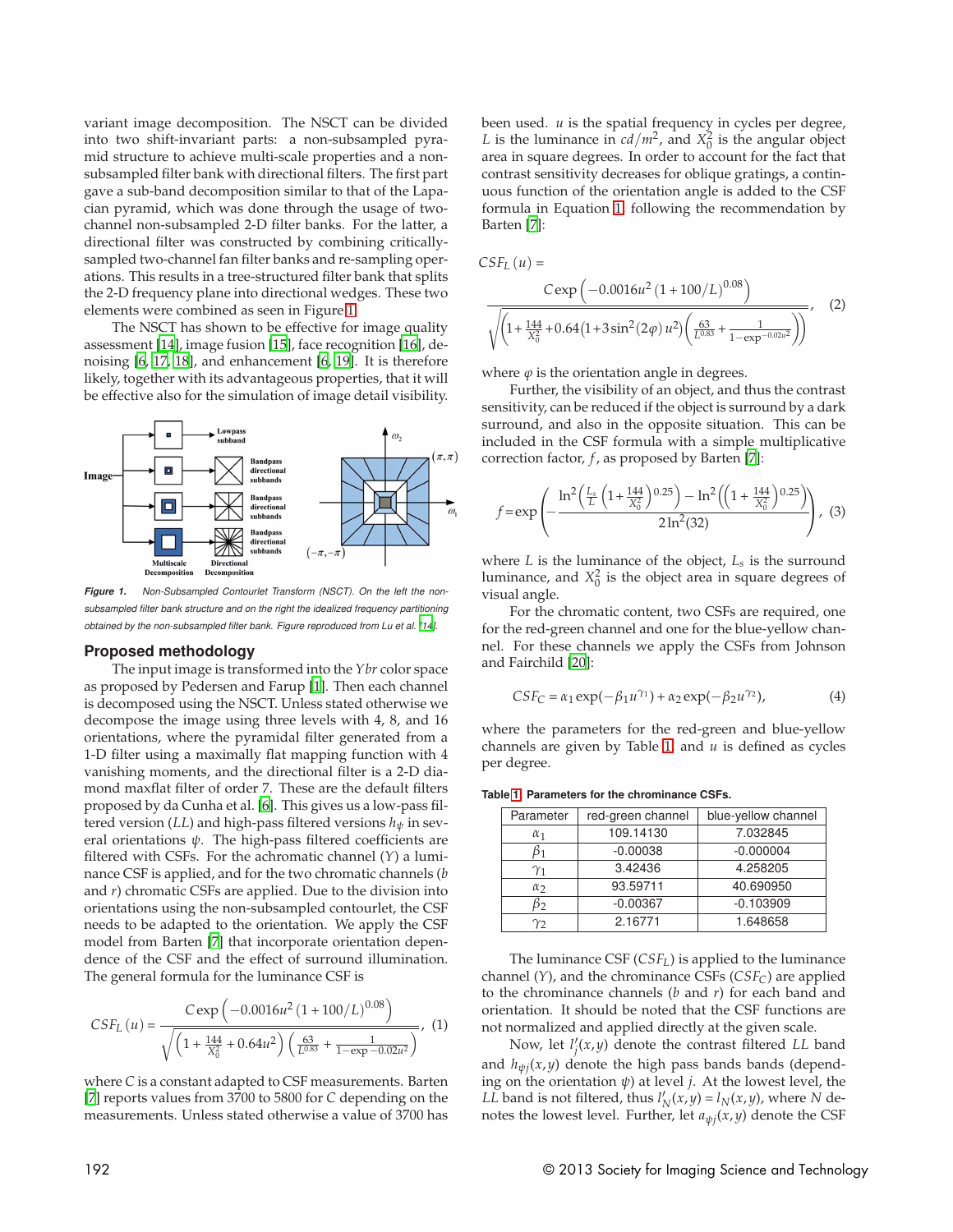filtered version of  $h_{\psi j}(x,y)$  as described above. Then, the contrast filtered octave bands are defined as

$$
h'_{\psi j}(x,y) = \begin{cases} h_{\psi j}(x,y) & \text{if } a_{\psi j}(x,y) > l'_j(x,y) \\ 0 & \text{else} \end{cases} \tag{5}
$$

The filtered information in *ψ* orientations are then used to reconstruct the image in order to obtain the low-pass filtered version for the next level.

In addition to filter the image using the CSF, we also incorporate contrast masking as done by Pedersen and Farup [1]. This is accomplished by applying the extended intra channel masking model accounting for local activity as described by Nadenau [13]:

$$
a_{\psi j}^M(x, y) = \frac{a_{\psi j}(x, y)}{T_{j, \psi}(x, y)},
$$
\n<sup>(6)</sup>

where  $a_{\psi j}^{M}\!\left(x,y\right)$  is the masked contrast and

$$
T_{j,\psi}(x,y) = \max(1, \tilde{c}_{j,\psi}(x,y)^{\epsilon}) \cdot (1 + \omega_{\rho}), \tag{7}
$$

where *T* is the threshold elevation,  $\tilde{c}_{j,\psi}(x,y)$  is the wavelet coefficients normalized by the CSF for a given level *j* and orientation  $\psi$  at pixel location  $(x, y)$ ,  $\epsilon$  is the slopeparameter, and  $\omega_{\rho}$  is the correction term for the influence of an active or homogeneous neighborhood:

$$
\omega_{\rho} = \frac{1}{(k_L)^{\vartheta} N_{\rho}} \sum_{\rho} |c_{\tilde{j},\psi}|^{\vartheta},\tag{8}
$$

where  $k_L$  determines the dynamic range of  $\omega_\rho$ ,  $N_r$  specifies the number of coefficients in the neighborhood *ρ* (here an n-by-n neighborhood is used), and  $\vartheta$  is the power. We have followed the recommendation by Nadenau et al. [21] regarding the parameters ( $N_\rho$  = 84,  $k_L$  = 3*e* – 06, and  $\epsilon$  = 0, with a  $3\times3$  neighborhood.  $\vartheta$  is a free parameter, our preliminary testing has shown a value of 0.28 to produce good results. Masking is performed within each color channel and between orientations.

#### **Evaluation of the proposed method**

If the original and the simulated image are viewed from the simulated distance or farther away, they should be indistinguishable. This is because the information from the original is imperceptible, and the same information has been removed by the simulation. However, if the original and the simulation are viewed from a distance closer than the simulated distance, the difference in content between the original and the simulation should be visible. Nevertheless, it is still important that information, such as artifacts, is not added to the simulated image. In the worst case artifacts can result in the simulated image becoming distinguishable from the original at the simulated distance or farther away. Artifacts can also reduce the quality of the simulated image when viewed at a distance closer than the simulated distance. Therefore, it is important to avoid artifacts, being the first evaluation criterion.

## **Visual investigation**

One of the drawbacks of the previous filtering method using wavelets [1] was artifacts. We will then therefore compare the new method to the old method, to visually investigate if artifacts like ringing has been reduced. A simple test target with four color patches has been designed to investigate if the new method has less artifacts. The target has been filtered with the new and the old method (Figure 2), and we can clearly see that the proposed method has less prominent ringing, while preserving the edges quite well.



**Figure 2.** Filtered test target for the evaluation of artifacts (simulated 2 meter). The image has been enlarged to show the artifacts. We can see that the proposed method has fewer artifacts around the edges than the method from Pedersen and Farup [1].

Figure 3 shows an example from a filtered natural image (simulated 2 meters). The proposed method smooths inside regions and has a less noisy appearance compared to the other method. It also has less artifacts around hard edges.



**Figure 3.** On the left the proposed method and on the right the method from Peder sen and Farup [1]. Both have been simulated for a viewing distance of 2 meters.

#### **Objective evaluation**

The simulated images should convey the same information as the original image, i.e. it should have the perceptual quality which captures the attention of the observer, also commonly known as saliency. It is important that the simulated images maintain saliency when the simulation method is applied to different areas, such as to improve the quality of gamut mapped or halftoned images.

In this objective evaluation we are using difference of saliency to evaluate if important salient features have been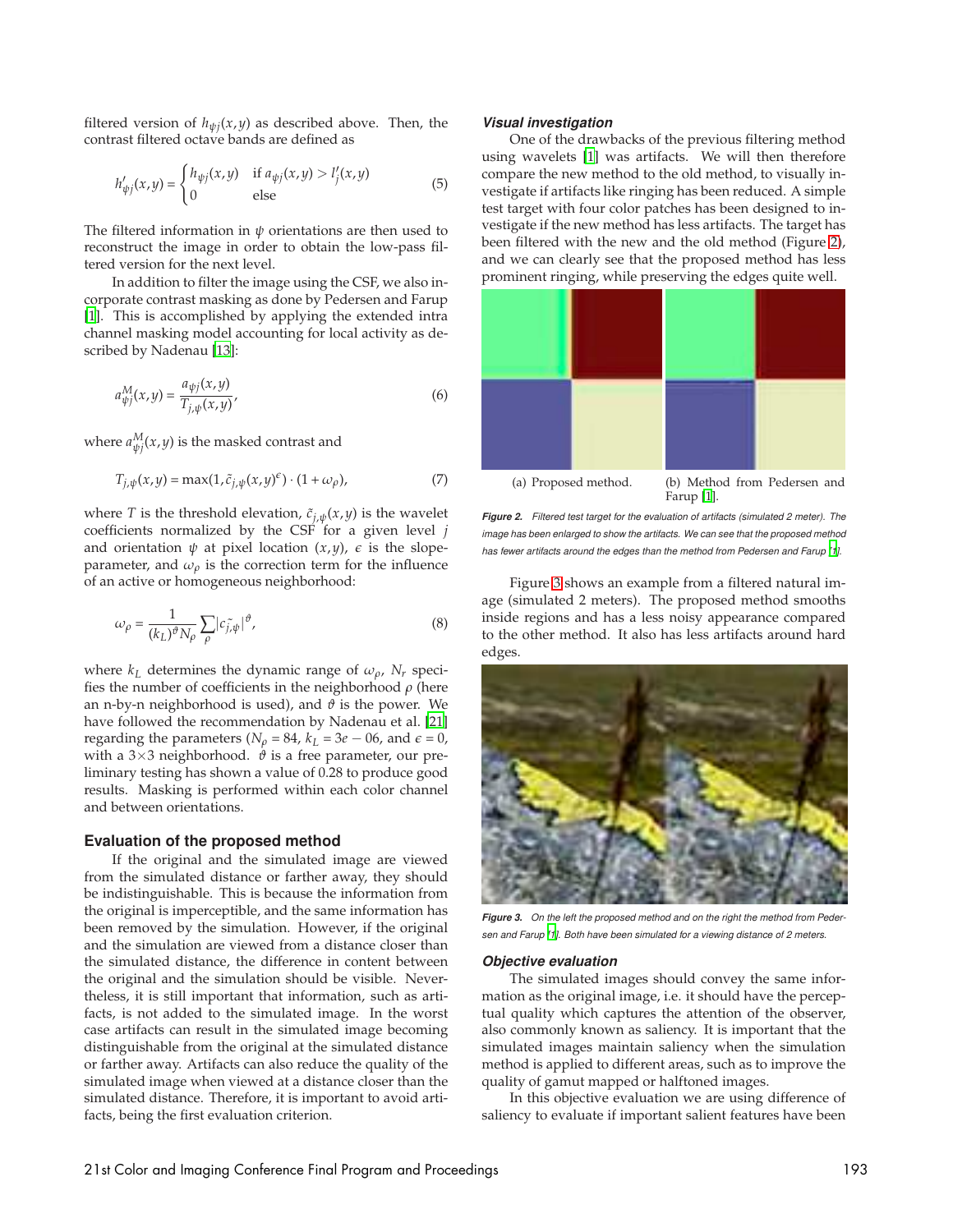removed or introduced to the images. Both are unwanted and will reduce the quality if the images. A similar method has been shown to produce good results for evaluation of gamut mapping algorithms [22, 23]. The saliency of the original non-filtered image (Figure 4) and the saliency of the filtered image have been calculated using the graph-based visual saliency model from Harel et al. [24]. This saliency model has shown to correlate well with human perception through eye tracking experiments [25]. The model has been calculated using color, intensity, orientation, and contrast channels. Contrast width is set to 0.05, motion and Gabor angles are set to 0, 45, 90, and 135, otherwise default parameters have been used. Further, we calculate the absolute difference between the saliency of the original image and the saliency of the simulated image. Figure 5 shows the saliency difference for the proposed method (Figure 5(a)) and the previous method [1] (Figure 5(b)). We can see that the proposed method has a lower difference of saliency, indicating that the proposed method maintains saliency better than the old method. Looking at the mean saliency difference, the proposed method has about 30% less difference for the given test image, indicating a better saliency match with the original.



**Figure 4.** Original image used for evaluation of difference of saliency.





(a) Proposed method. (b) Method from Pedersen and Farup [1].

Figure 5. Difference of saliency between the original image and filtered image (simulated 4 meters). Both are shown the same scale, where black is no loss of saliency and white is maximum loss of saliency. We can clearly see that the proposed method has saliency closer to the original than the old method [1].

## **Subjective experiment**

The proposed method should correspond with visual observations. Therefore, an experiment was conducted, where the original image and the filtered image were presented to observers from a certain distance. If the method is valid, the filtered image and the original should be indistinguishable from a distance equal to or farther than the distance assumed in the filtered image [26]. The images should be progressively easier to distinguish when the distance becomes shorter than the simulated distance. We will compare the proposed method in this paper to the previously proposed method [1] and the adaptive bilateral filter from Wang and Hardeberg [27, 28]. The latter method avoids undesirable loss of edge information as introduced by a standard CSF-based filtering.

# *Experimental setup*

A total of 14 observers participated in the experiment. All passed a visual acuity test. The observers were shown two images at the time, one original and one filtered image. Their task was to indicate which of the two images that appeared blurred. The images were shown on a Dell 2407WFPb monitor, calibrated to sRGB. The monitor luminance was set to 80 cd/m2, according to the sRGB specification. The surround illumination (D50) was set to approximately 30 lux. Three different scenes were used (Figure 6), having red-green, blue-yellow, and achromatic areas. For each of the images two distances were simulated, four and two meters, as in Pedersen and Farup [1].



(a) Image 1: Rock (b) Image 2: Bird (c) Image 3: Cam **Figure 6.** Test images used in the evaluation of the proposed method.

The observers started to view the images at a distance larger than the simulated distance, where each image at each simulation distance was presented two times at each viewing distance. The observers indicated which of the two images were blurred. Then the observers moved closer to the monitor, repeating the process. If the observers could not discriminate between the images, they were allowed to guess or skip to the next image (skipping counting as not being able to discriminate the images).

## *Data analysis*

From each distance the percentage of correct identifications of the simulated image was calculated. The distance at which the subjects obtained a 75% identification rate was compared with the simulated distance, as done by Peli [26] and Pedersen and Farup [1]. The measured and simulated distance should be equal if the proposed method corresponds with perception. 95% confidence intervals for the identificate rates have been calculated as Wilson score interval with continuity correction [29].

## *Visual Experiment Results*

Figures 7 and 8 show the results for the three methods (ABF, Pedersen and Farup [1], and the proposed method) when simulating 4 and 2 meters, respectively. For the 4 meter simulation the proposed method shows 65% correct dis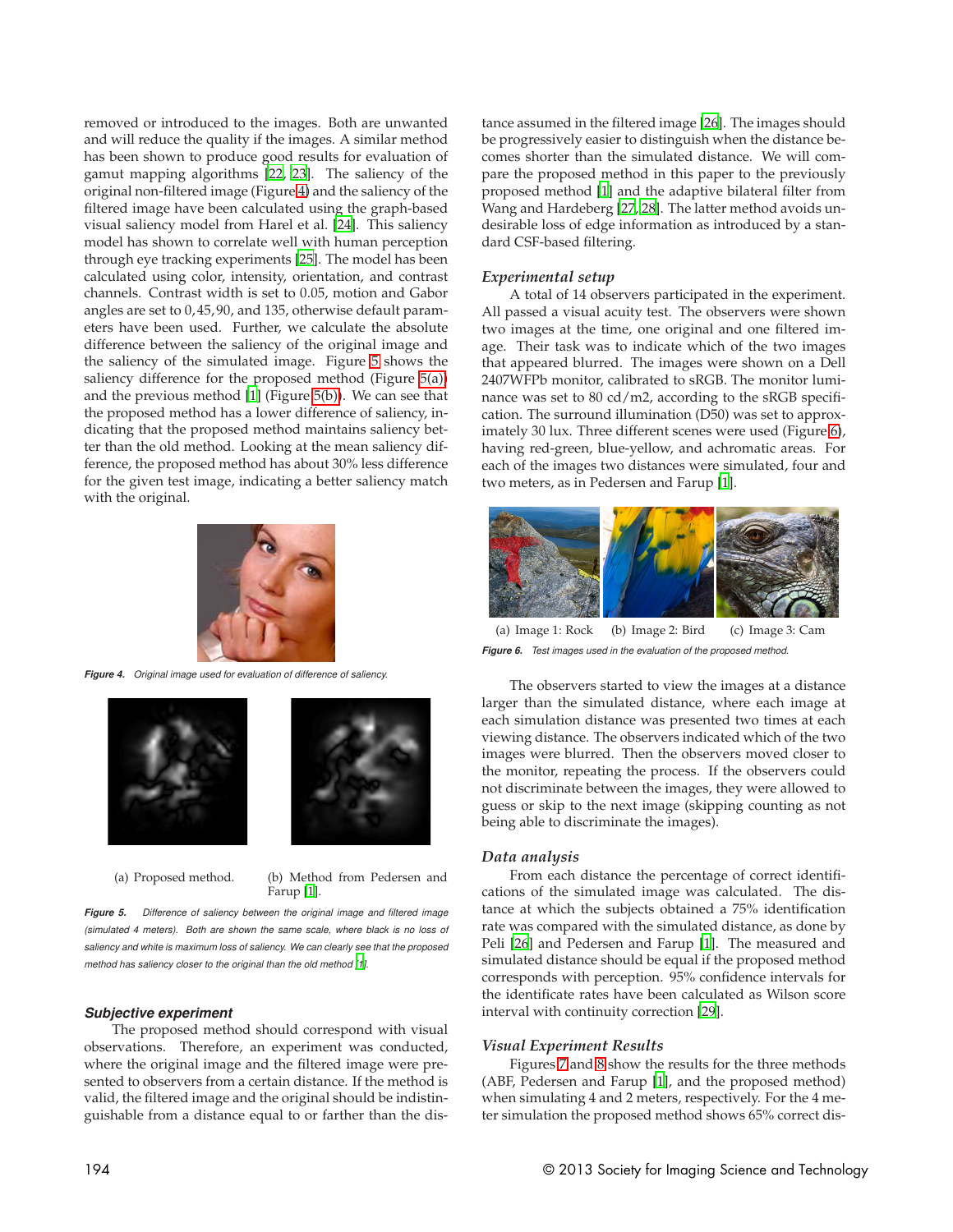crimination at 4 meters and 77% at 3.5 meters, indicating that slightly more information could have been removed from the images. However, in a setting where the method is used for optimization of quality (for example image compression) it is preferable that the method filters less rather more information in order to avoid visible artifacts. Additionally, the proposed method shows a favorable linear behavior with a steeper slope compared to the old method [1], while ABF discriminates too much.



**Figure 7.** Comparison for the three methods simulating a distance of 4 meters. Discrimination rates are plotted with 95% confidence intervals.

For the 2 meter simulation the proposed method has 76% discrimination at 2 meters, corresponding very well with perception and being more precise than the old method [1]. For the ABF observers fully discriminate for all distances, indicating that ABF is not correlated with the perception of image details. For the proposed method we do not see the same linear behavior as for the 4 meter simulation (Figure 7), it was expected to have a steeper slope between 2 and 1.5 meters. However, the proposed matches the results from the observers well.



**Figure 8.** Comparison for the three methods when simulating a distance of 2 meters. Discrimination rates are plotted with 95% confidence intervals.

We have also investigated the results for the individual images when simulating 4 meters (Figure 9) and 2 meters (Figure 10). The proposed method shows similar behavior for the different images when simulating 4 meters (Figure 9), indicating that the method is producing stable results independent of image content, which is an improvement over the old method. However, there are some differences between the test images; the Rock image (Figure 6(a)) has 76% discrimination at 3.5 meters, corresponding well with observers, while the Cam image (Figure  $6(c)$ ) has the lowest discrimination with 63%. For 2 meters (Figure 10)) we can still see a similar behavior between the images, except for the Bird image (Figure 6(b)) where the discrimination is reduced at 1.5 meters. This is also the main reason why the slope between 2 and 1.5 meters for all images is not as steep as for 4 meters. Overall, the proposed method is more stable and image independent than the old method [1], where larger individual differences are found between images.



**Figure 9.** Results for invidual images and all images when simulating a distance of 4 meters. Discrimination rates are plotted with 95% confidence intervals.



**Figure 10.** Results for invidual images and all images when simulating a distance of 2 meters. Discrimination rates are plotted with 95% confidence intervals.

# **Conclusion**

We have proposed an improved method for simulation of image detail visibility based on the work by Pedersen and Farup [1]. It has been extended through the use of the non-subsampled contourlet transform, that accounts for important aspects of the human visual system such as orientation sensitivity. Additionally, an advanced contrast sensitivity function has been used to account for the effect